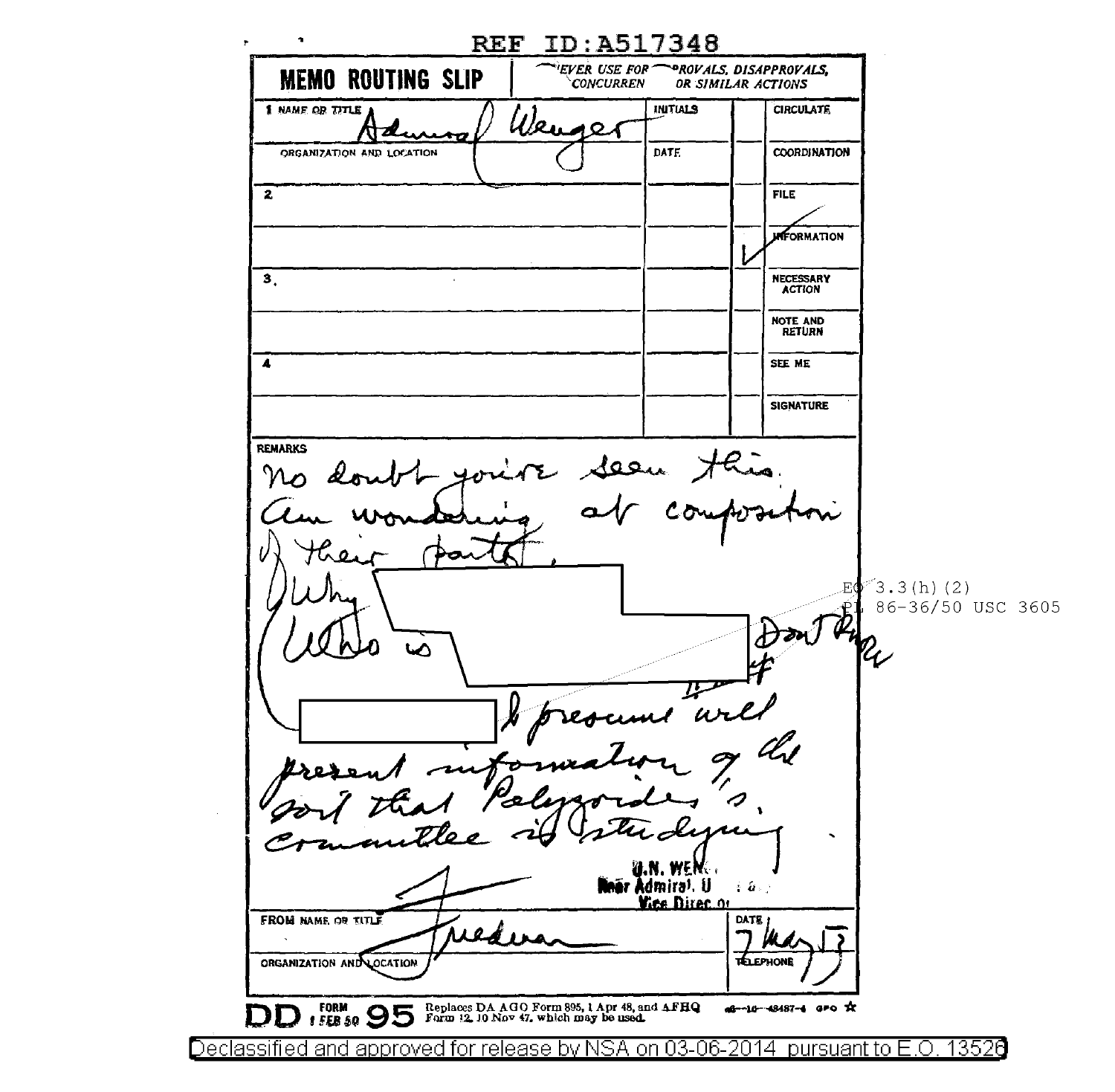REF ID:A51734B

**STANDARD KORM AD RA** 

Office Memorandum UNITED STATES GOVERNMENT Elsiman DATE:  $5/7/57$ FROM :  $f_{ec}$ SUBJECT: Cate of conference 1. Attached mag. for your info. 2. 5 June falle on Friday. Affrance.<br>rather autouard to meet and adjourn rather autours 16 Recommendant me suggest to British opening date ue sugger.<br>of conference le set for 8 june, which<br>is the following Monday. V. resty.